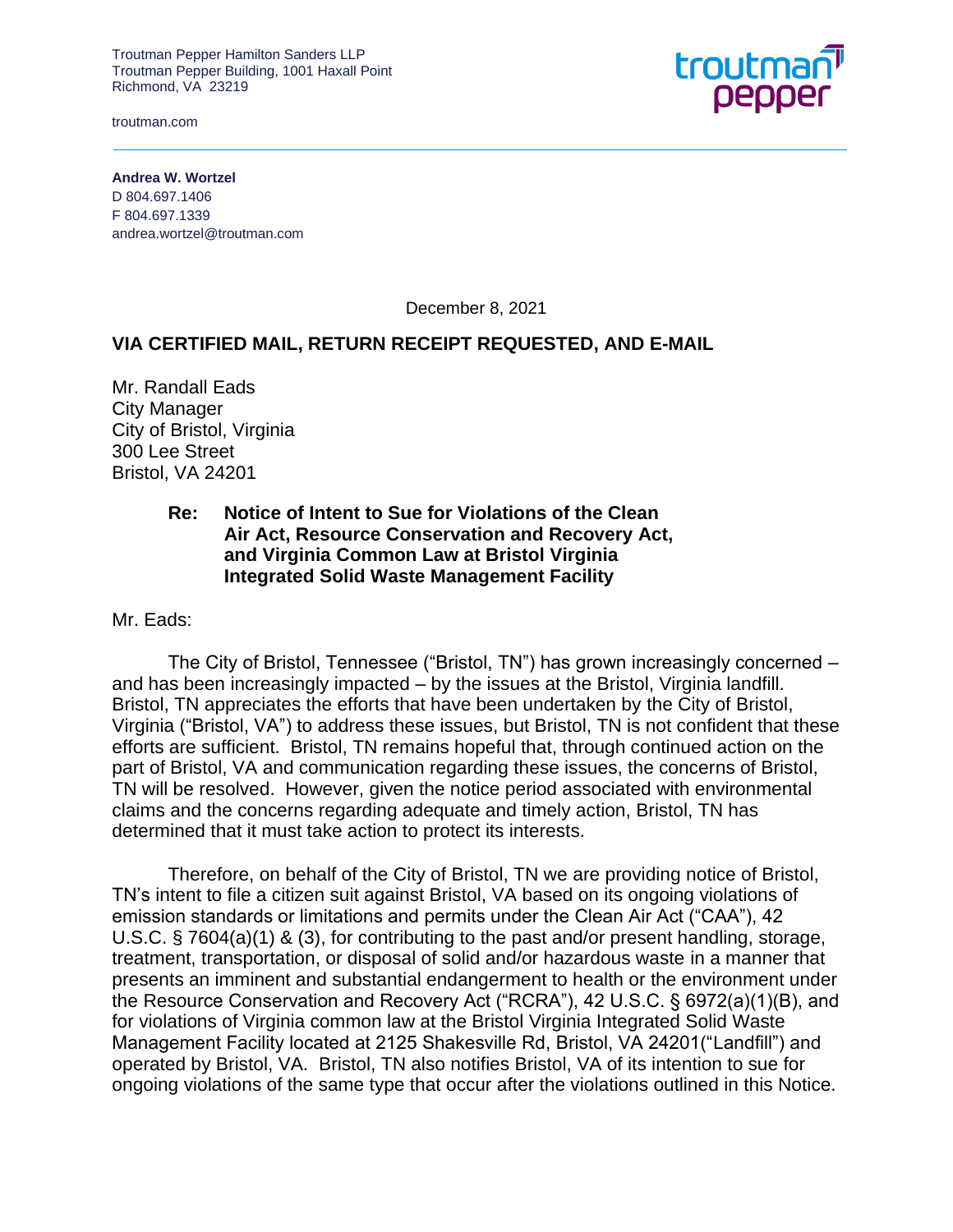

The Landfill consists of three permitted landfill units that are authorized to accept municipal solid waste. The first unit associated with Solid Waste Permit No. 221 accepted waste from 1977 until 1986 and is now closed. The second unit associated with Solid Waste Permit No. 498 accepted waste from 1986 until 2002 and, on information and belief, remains open following mining and reclamation activities within that unit. The third unit associated with Solid Waste Permit No. 588 was created through the reclamation of an abandoned quarry and has been accepting waste since 1998.

This notice is provided as required by 42 U.S.C. § 7604(b) and 40 C.F.R. §§ 54.1–54.3; 42 U.S.C. § 6972(b)(2) and 40 C.F.R. §§ 254.1–254.3; and as a courtesy notice of an intent to file suit pursuant to Va. Code § 15.2-209. Upon providing this Notice of Intent to Sue and the expiration of the required waiting period, the CAA and RCRA provisions permit Bristol, TN to commence a citizen suit in federal district court and seek an injunction, imposition of civil penalties, recovery of attorneys' fees and costs of litigation, and obtain other relief as may be appropriate. In support of this Notice of Intent to Sue, upon information and belief, Bristol, TN maintains that Bristol, VA is in violation of these laws as set forth below.

#### **I. Background**

Bristol, TN and Bristol, VA have long enjoyed a cooperative relationship, with many shared assets and resources. The Bristol, VA Landfill has been in operation for many decades, and Bristol, TN understands its importance as a source of revenue and as an option for lower cost waste disposal for the citizens of Bristol, VA. However, since the fall of 2020, Bristol, TN has become concerned about the management of the Landfill and the resulting impacts on Bristol, TN. Since that time, with spikes in September-October 2020, January 2021, August-September 2021, and November 2021 there has been a change in the character of the odor emanating from the Landfill, as well as the quantity and extent of that odor. Furthermore, Bristol, TN has become aware of additional regulatory scrutiny relating to the Landfill, including the issuance of four notices of violation ("NOVs") by the Virginia Department of Environmental Quality ("DEQ"), a receptor study conducted by the U.S. Environmental Protection Agency ("EPA") and exceedances of the Landfill's wastewater discharge permit. Bristol, VA has made commitments for improvements, but the deadlines for implementing those improvements have not been met. The four DEQ NOVs remain open without resolution. Bristol, TN does not have any confidence that the violations will not continue. For all of these reasons, Bristol, TN has no choice but to protect its proprietary interests by serving this Notice of Intent to Sue.

## **II. Violations of Clean Air Act**

Section 7604(a)(1) & (3) of the CAA allows any person to file a citizen suit to enforce violations of an emission standard or limitation and permit conditions. Any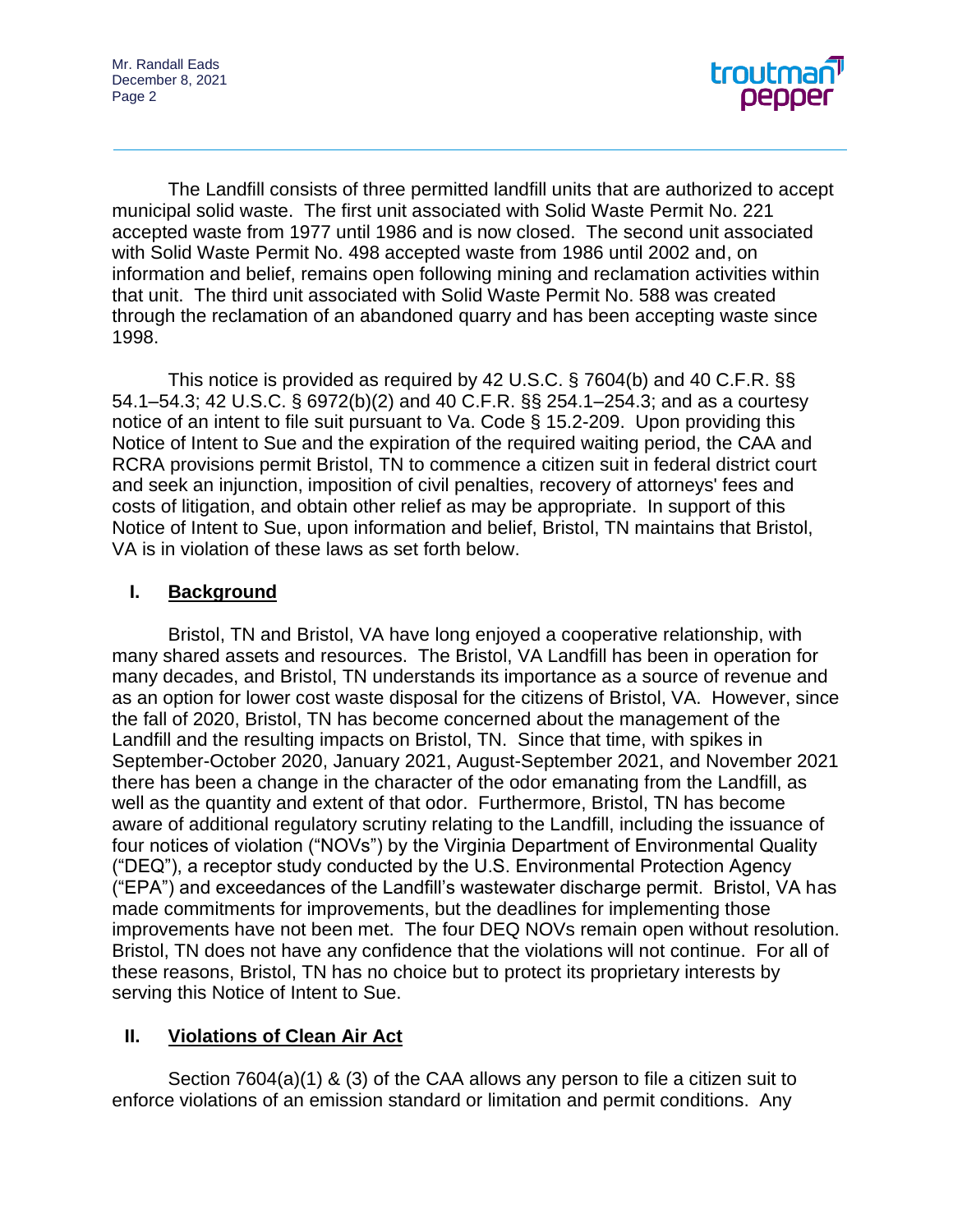

standard, limitation, schedule, permit term or condition in a Title V permit and New Source Review Permits is an "emission standard or limitation" that is enforceable through a citizen suit. 42 U.S.C. 7604(f)(4). As relevant, Section 7604 states:

*(a) Authority to bring civil action; jurisdiction*

*Except as provided in subsection (b), any person may commence a civil action on his own behalf—*

*(1) against any person (including (i) the United States, and (ii) any other governmental instrumentality or agency to the extent permitted by the Eleventh Amendment to the Constitution) who is alleged to have violated (if there is evidence that the alleged violation has been repeated) or to be in violation of (A) an emission standard or limitation under this chapter or (B) an order issued by the Administrator or a State with respect to such a standard or limitation,*

*…*

*(3) against any person who proposes to construct or constructs any new or modified major emitting facility without a permit required under part C of subchapter I (relating to significant deterioration of air quality) or part D of subchapter I (relating to nonattainment) or who is alleged to have violated (if there is evidence that the alleged violation has been repeated) or to be in violation of any condition of such permit.*

42 U.S.C. § 7604(a)(1) & (3).

Upon information and belief, Bristol, VA committed the following repeated and continuing violations of CAA for which Bristol, TN seeks to file a citizen suit.

## **A. Violations of Gas Well Head Temperature Limit**

Permit Condition No. 2.e. of the Title V Permit effective March 13, 2016, subsequently renewed and effective on March 13, 2021 (collectively "Title V Permit" or individually "Title V Permit effective March 13, 2016" and "Title V Permit effective March 13, 2021"), and Permit Condition No. 2e of the NSR Permit approved July 7, 2003 (amended November 13, 2003, October 13, 2004 and September 30, 2015) ("NSR Permit") state in part:

*The permittee shall construct and operate a landfill gas (LFG) collection and control system which: e. Is operated with each interior wellhead in the collection system having a landfill gas temperature less than 55* ℃*...*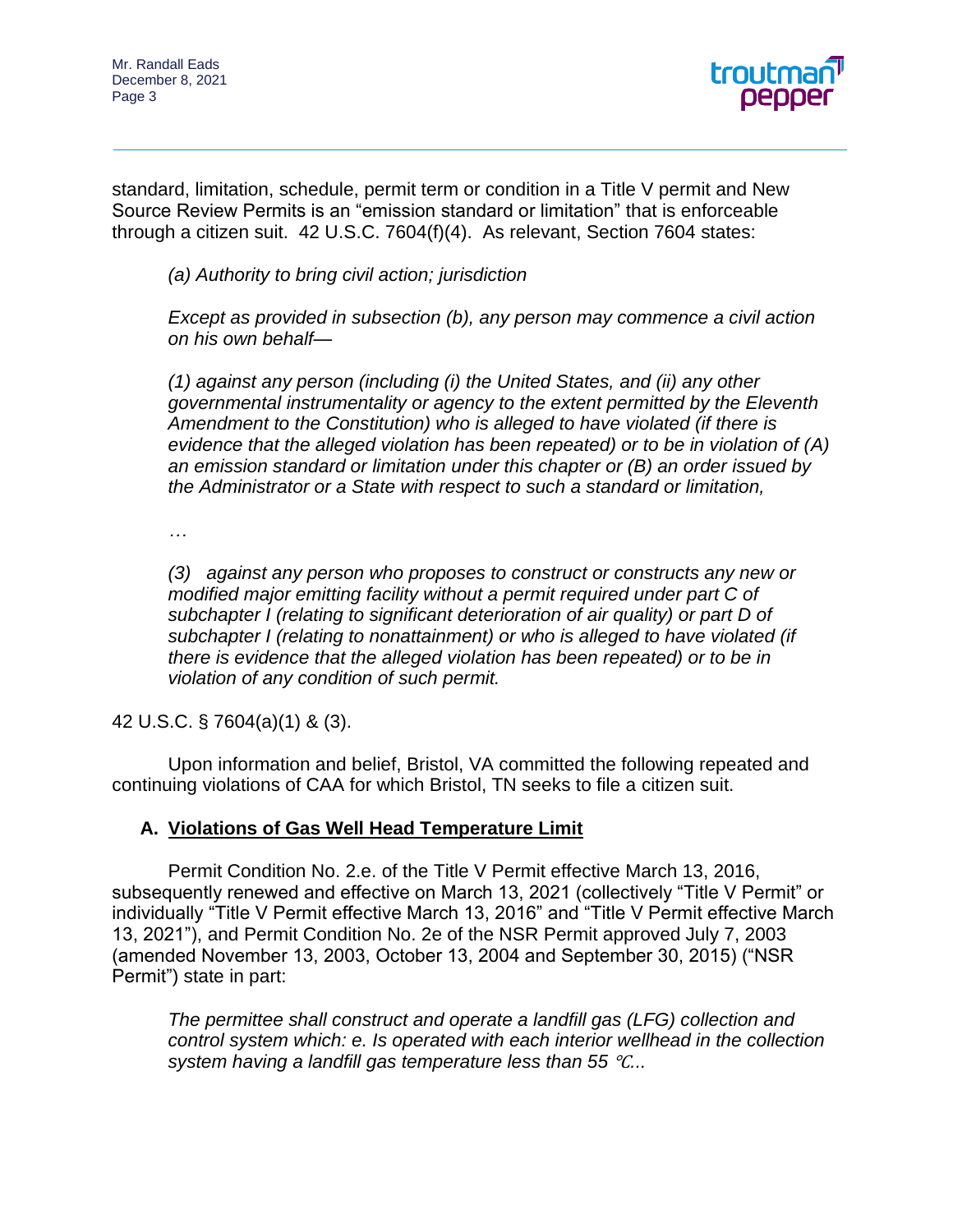

Title V Permit Condition No. 7 states:

*Except where this permit is more restrictive than the applicable requirement, the municipal solid waste landfill shall be constructed and operated in compliance with the requirements of 40 CFR 60 Subpart WWW and 40 CFR 63 Subpart AAAA.*

Similarly, NSR Permit Condition No.12 states:

*Except where this permit is more restrictive than the applicable requirement, the municipal solid waste landfill as described in the Introduction shall be operated in compliance with the requirements of 40 CFR 60 Subpart WWW.*

40 C.F.R. § 60.755(a)(5), which is among Subpart WWW, Standards of Performance for Municipal Solid Waste Landfills, and applicable to the Bristol Landfill as indicated in the above two permit conditions, states in part:

*(a) Except as provided in §60.752(b)(2)(i)(B), the specified methods in paragraphs (a)(1) through (a)(6) of this section shall be used to determine whether the gas collection system is in compliance with § 60.752(b)(2)(ii)...(5) For the purpose of identifying whether excess air infiltration into the landfill is occurring, the owner or operator shall monitor each well monthly for temperature and nitrogen or oxygen as provided in §60.753(c). If a well exceeds one of these operating parameters, action shall be initiated to correct the exceedance within 5 calendar days. If correction of the exceedance cannot be achieved within 15 calendar days of the first measurement, the gas collection system shall be expanded to correct the exceedance within 120 days of the initial exceedance. Any attempted corrective measure shall not cause exceedances of other operational or performance standards. An alternative timeline for correcting the exceedance may be submitted to the Administrator for approval.*

40 C.F.R. § 60.753(c) & (g), also among Subpart WWW, Standards of Performance for Municipal Solid Waste Landfills, and applicable to the Bristol Landfill as indicated in the above two permit conditions, states in part:

*Each owner or operator of an MSW landfill with a gas collection and control system used to comply with the provisions of § 60.752(b)(2)(ii) of this subpart shall...(c) Operate each interior wellhead in the collection system with a landfill gas temperature less than 55 °C and with either a nitrogen level less than 20 percent or an oxygen level less than 5 percent...(g) If monitoring demonstrates that the operational requirements in paragraphs (b), (c), or (d) of this section are not met, corrective action shall be taken as specified in § 60.755(a)(3) through (5) or § 60.755(c) of this subpart.*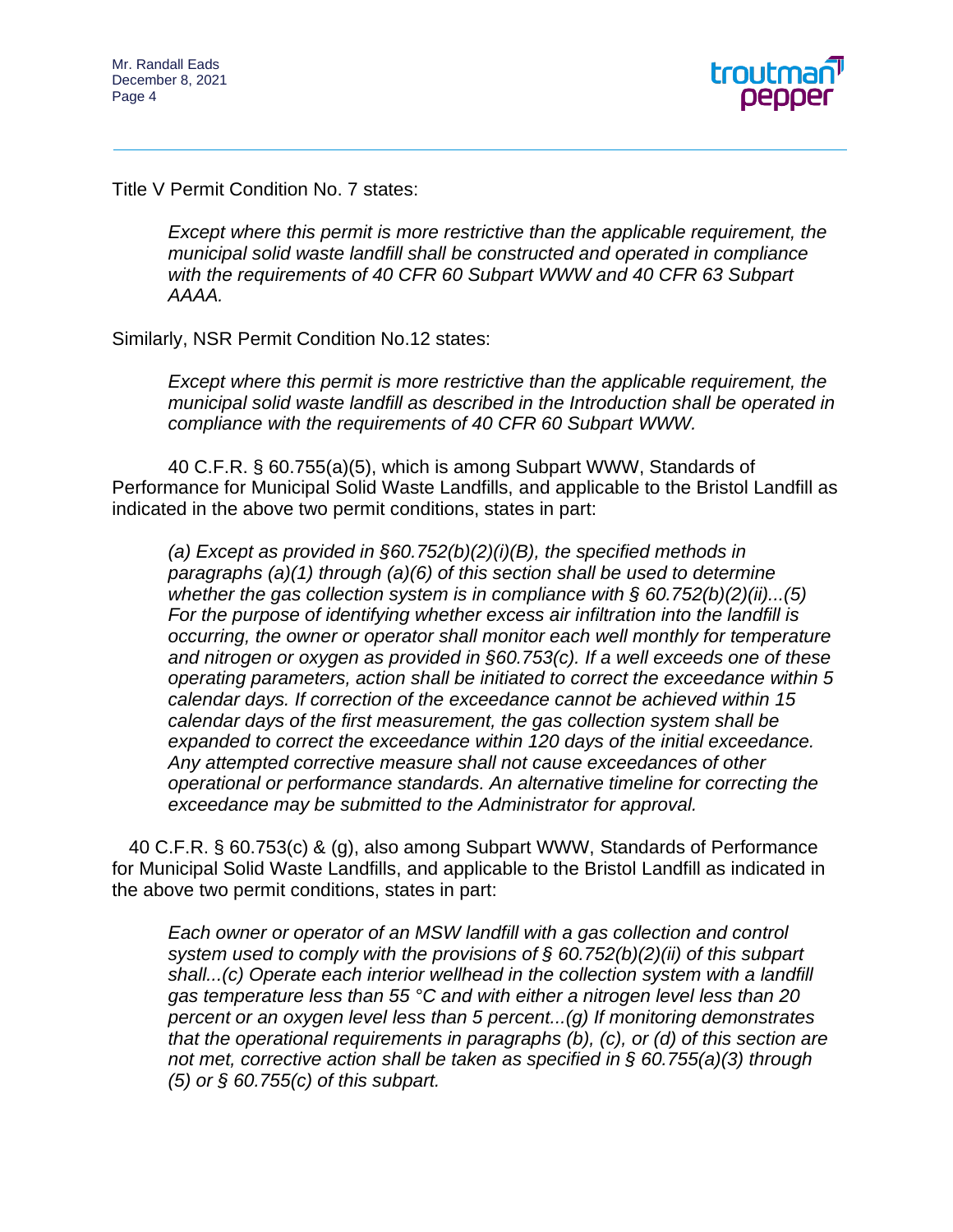

In July, August, October and November of 2020, temperatures in landfill gas wells Nos. 46 and 47 were recorded as exceeding 55 °C (131*°*F) on five occasions. In many instances, the exceedances lasted for multiple days. For example, in July 2020, the temperature in landfill gas well No. 47 was 142 *°*F, was reported as exceeding the required temperature limit for 22 days. In October 2020, the temperature in landfill gas well No. 47 was 136 *°*F, and reported as exceeding the required temperature limit for 27 days.

These temperature exceedances continued into 2021, with exceedances recorded in April and June 2021. In those records, temperatures in landfill gas wells No. 40, 46, and 47 exceeded 55 °C (131*°*F) on seven occasions for longer than 15 days.

Upon information and belief, additional exceedances were also recorded in landfill gas wells Nos. 35 and 39. *See* EPA August 23, 2021 approval letter.

Upon information and belief*,* Bristol, VA failed to correct the temperature exceedances within 15 calendar days and failed to expand the gas collection system as required in 40 C.F.R. § 60.755(a)(5). As a result, Bristol, VA committed repeated violations of the above-cited Title V and NSR Permit Conditions and applicable federal regulations, 40 C.F.R.  $\S$ § 60.753(c), (g) and § 60.755(a)(5). Instead of meeting these requirements, Bristol, VA sought permission from EPA to operate the wells at higher temperatures. This request was granted on August 3, 2021. However, Bristol, VA has not taken any action to assess the cause of the higher temperatures, or to prevent additional temperature violations from occurring at these or other wells. Additional details regarding these violations can be found in the DEQ NOVs dated August 20, 2021 and September 22, 2021; Bristol, VA submission to DEQ (July 8, 2021); and Bristol, VA Semiannual Report Submission (August 27, 2021).

## **B. Violations of Gas Well Head Daily Temperature Readings**

EPA's August 23, 2021 letter approving higher operating temperature values for certain landfill gas wells states in part:

*On a bi-weekly basis (twice monthly, with the first submission being due September 1, following submissions on the 1st and 15th of each month), Bristol Landfill shall submit a status report to both EPA RIII and VADEQ, as above. The report will include daily temperature readings for each existing well, and once installed, daily temperature readings for each of the new wells that are added*.

Upon information and belief, Bristol, VA failed to conduct daily temperature readings for each existing well and submit it to EPA as part of its status report, thus violating the conditions of EPA's approval. The violations are continuing and additional violations of this requirement are imminent.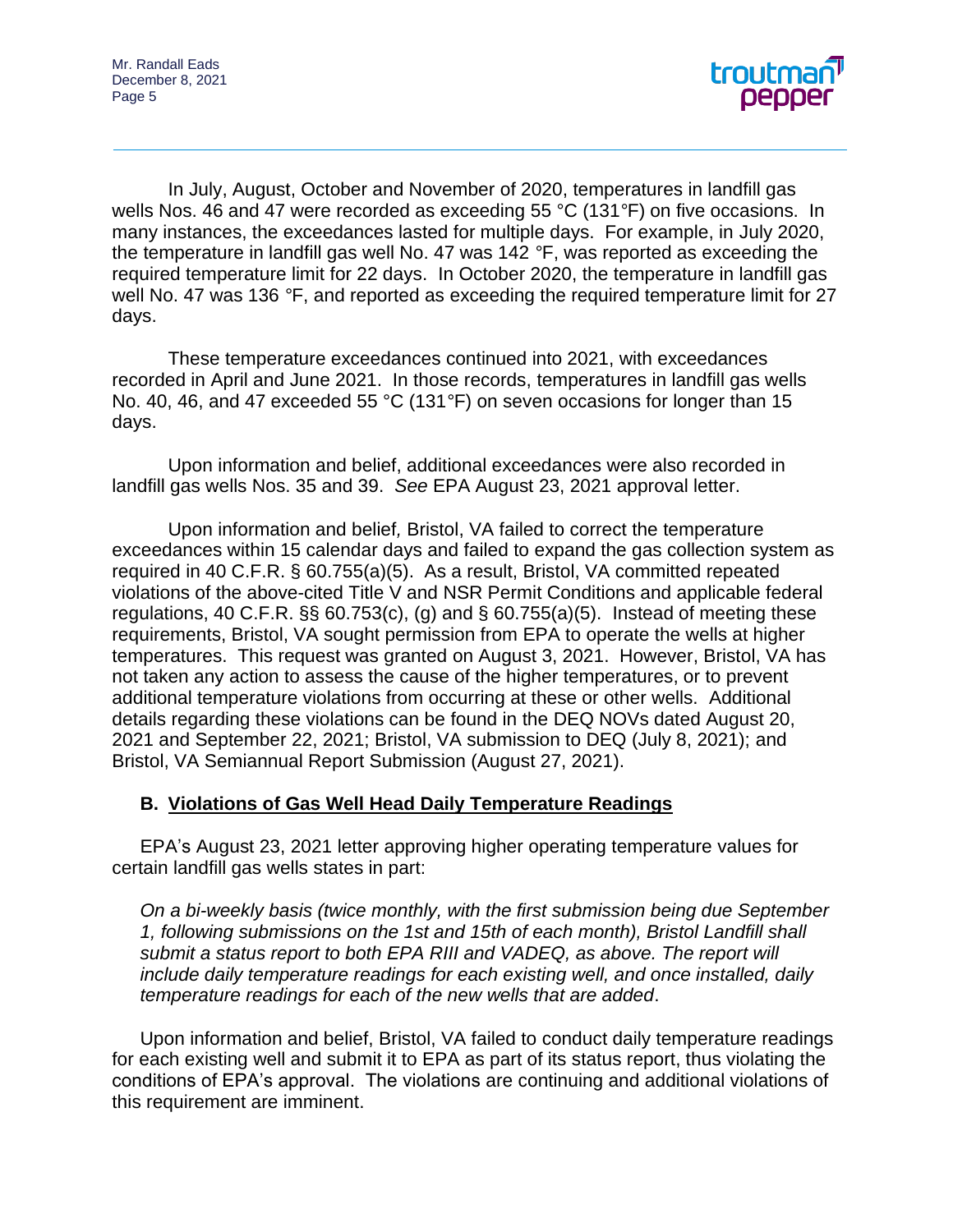

# **C. Violations of Gas Well Head Oxygen Concentrations**

Title V Permit Condition No. 2.e.ii and NSR Permit Condition No. 2.e.ii. state in part:

*The permittee shall construct and operate a landfill gas (LFG) collection and control system which: e. Is operated with each interior wellhead in the collection system having a landfill gas temperature less than 55* ℃ *and...: ii. An oxygen content less than 5% as determined by an oxygen meter using EPA Method 3A or 3C (reference 40 CFR 60 Appendix A)...* 

Condition 11 of the Title V Permit effective March 13, 2016 states in part:

*If monitoring demonstrates that the requirements of Condition 2 of this permit are not being met, corrective actions shall be taken as specified in 40 CFR 755(a)(3) through (a)(5) or 40 CFR 60.755(c).* 

Similarly, NSR Permit Condition No. 8 states in part:

*If monitoring demonstrates that the requirements of Condition 2 are not being met, corrective actions shall be taken as specified in 40 CFR 60.755(a)(3) - (a)(5) or 40 CFR 60.755(c).*

40 C.F.R. § 60.753(c) & (g), which is among Subpart WWW, Standards of Performance for Municipal Solid Waste Landfills, and applicable to the Bristol Landfill, states in part:

*Each owner or operator of an MSW landfill with a gas collection and control system used to comply with the provisions of § 60.752(b)(2)(ii) of this subpart shall...(c) Operate each interior wellhead in the collection system with a landfill gas temperature less than 55 °C and with either a nitrogen level less than 20 percent or an oxygen level less than 5 percent... (g) If monitoring demonstrates that the operational requirements in paragraphs (b), (c), or (d) of this section are not met, corrective action shall be taken as specified in § 60.755(a)(3) through (5) or § 60.755(c) of this subpart.*

40 C.F.R. § 60.755(a)(5), which is among Subpart WWW, Standards of Performance for Municipal Solid Waste Landfills, applicable to the Bristol Landfill, states in part:

*(a) Except as provided in §60.752(b)(2)(i)(B), the specified methods in paragraphs (a)(1) through (a)(6) of this section shall be used to determine whether the gas collection system is in compliance with § 60.752(b)(2)(ii)...(5) For the purpose of identifying whether excess air infiltration into the landfill is occurring, the owner or operator shall monitor each well monthly for temperature*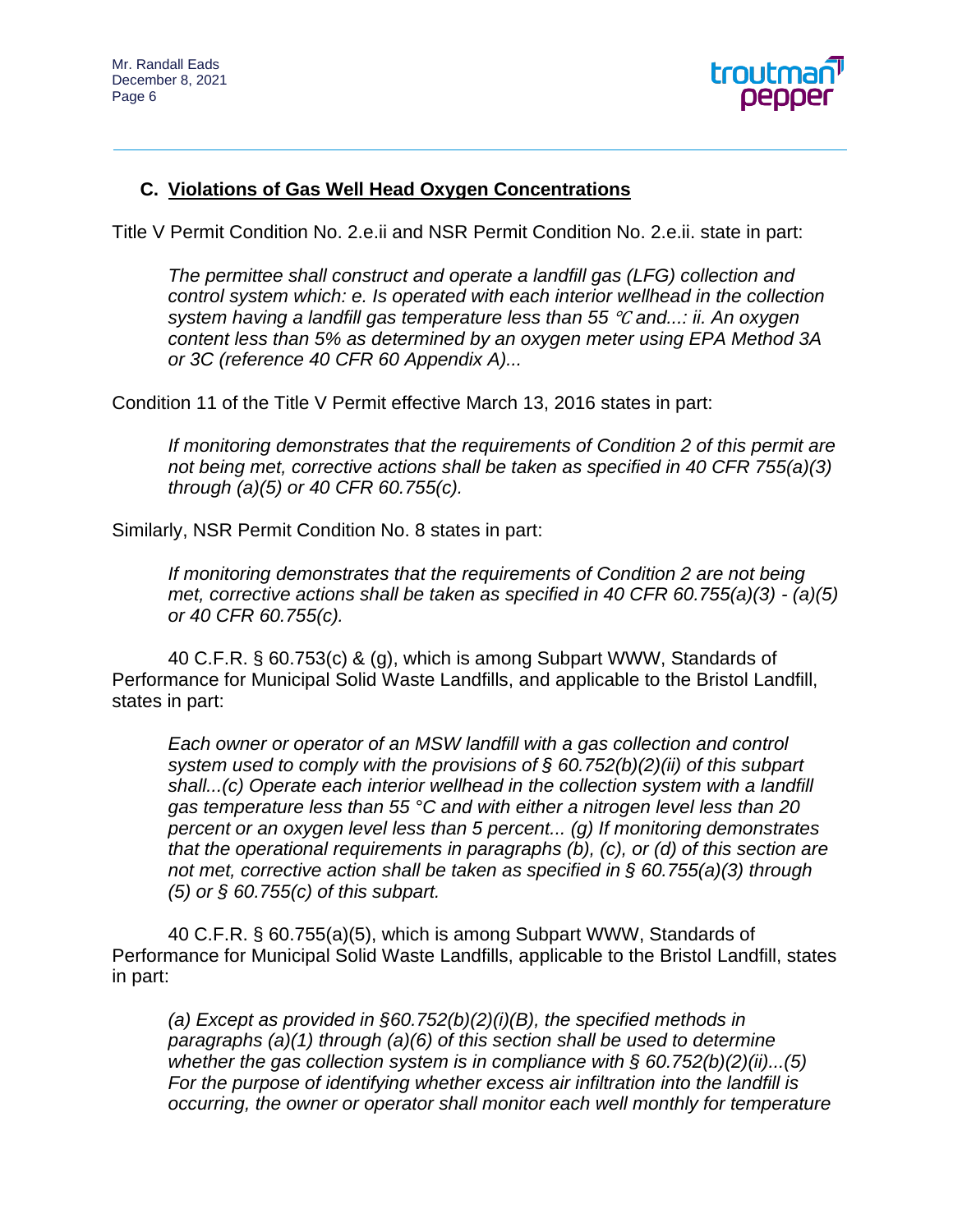

*and nitrogen or oxygen as provided in §60.753(c). If a well exceeds one of these operating parameters, action shall be initiated to correct the exceedance within 5 calendar days. If correction of the exceedance cannot be achieved within 15 calendar days of the first measurement, the gas collection system shall be expanded to correct the exceedance within 120 days of the initial exceedance. Any attempted corrective measure shall not cause exceedances of other operational or performance standards. An alternative timeline for correcting the exceedance may be submitted to the Administrator for approval.*

In January through December of 2020, landfill gas wells Nos. 1, 2, 3, 6, 7, 8, 9, 10, 11, 12, 14, 15, 16, 18, 23, 24, 25, 9, 35, 26, 39, 40, 41, 42, 46, and 48 experienced at least 211 measured oxygen concentrations in excess of 5% for greater than 5 days. Upon information and belief*,* Bristol, VA failed to achieve correction of the oxygen concentration exceedances in at least the following gas wells: Nos. 1, 2, 3, 6, 8, 9,10, 11, 12, 14, 15, 16, 17, 18, 23, 24, 25, 29, 36, 39, 40, 41, 42 and 48 on at least 141 occasions within 15 calendar days and failed to expand the gas collection system as required in 40 C.F.R. §§ 755(a)(5) and 60.753(c), (g).

In January through June 2021, landfill gas wells Nos. 1-3, 5-12, 14-18, 23-25, 29, 30, 34-37, 39-42, 46-48 experienced at least 44 measured oxygen concentrations in excess of 5% for greater than 15 days. Upon information and belief*,* Bristol, VA failed to achieve correction of the exceedances within 15 calendar days and failed to expand the gas collection system as required in 40 C.F.R.  $\S$  $\S$  $60.755(a)(5)$  and  $60.753(c)$ , (q).

As a result, Bristol, VA committed repeated violations of the above-cited Title V and NSR Permit Conditions and applicable federal regulations, 40 C.F.R. §§ 60.755(a)(5) and 60.753(c), (g). Upon information and belief, Bristol, VA has initiated actions to add additional wells, but has not yet connected those wells. Bristol, VA's actions were not timely implemented, have not been completed, and may not be sufficient to prevent the violations from recurring. Thus, the violations are continuing, and additional exceedances of the oxygen limits are imminent. Additional details regarding these violations can be found in the above cited Title V permit conditions and the DEQ NOVs dated August 20, 2021 and September 22, 2021; Bristol, VA submission to DEQ (July 8, 2021); and Bristol, VA Semiannual Report Submission (August 27, 2021).

## **D. Violations of Positive Gas Well Head Pressure Requirement**

Title V Permit Condition No. 2.d. and NSR Permit Condition No. 2.d. state in part:

*The permittee shall construct and operate a landfill gas (LFG) collection and control system which: d. Is operated with each wellhead under negative pressure except as provided in 40 CFR 60.753(b).*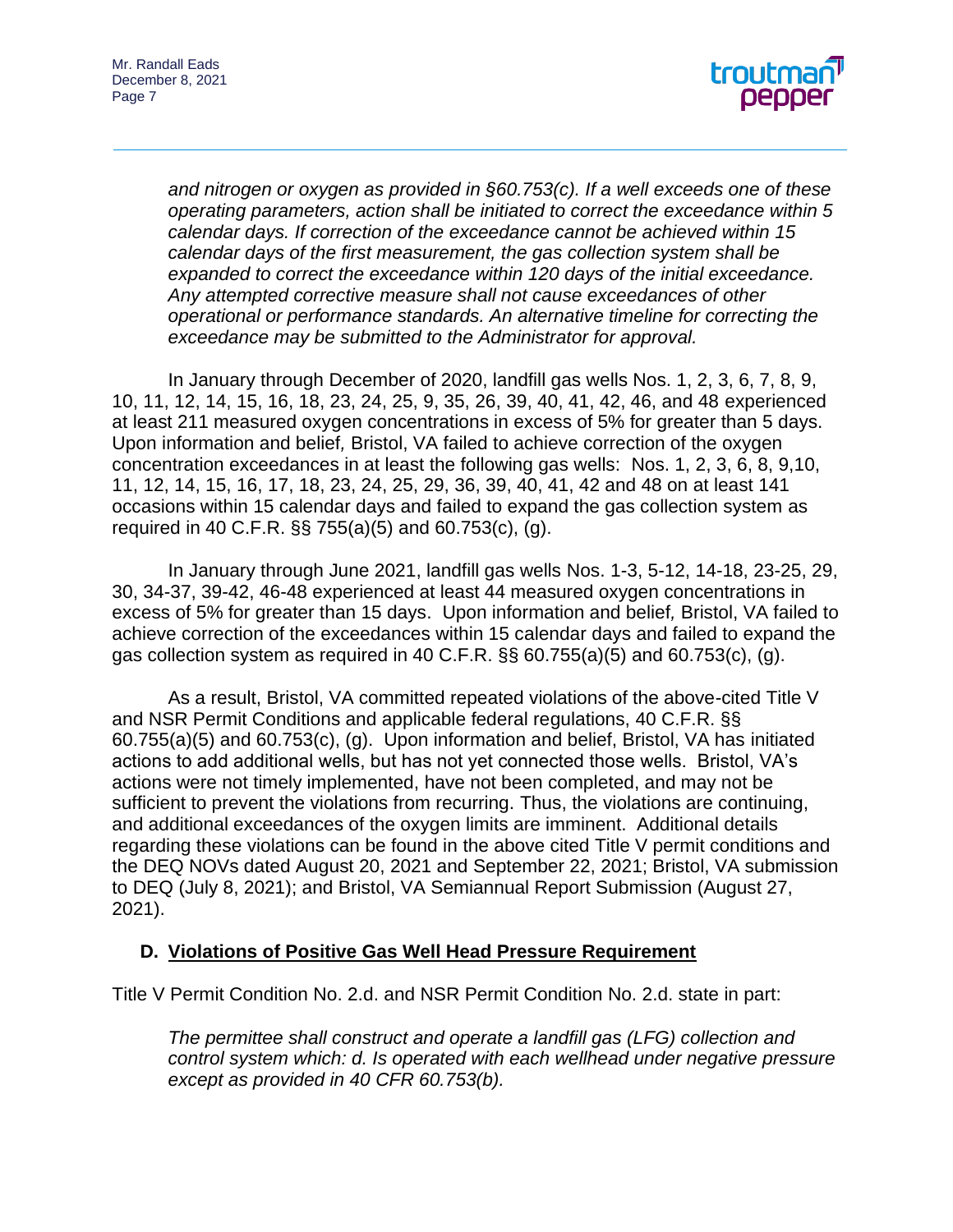

Condition 11 of Title V Permit effective March 13, 2016 states in part:

*If monitoring demonstrates that the requirements of Condition 2 of this permit are not being met, corrective actions shall be taken as specified in 40 CFR 755(a)(3) through (a)(5) or 40 CFR 60.755(c)(4).* 

Similarly, NSR Permit Condition No. 8 states in part:

*If monitoring demonstrates that the requirements of Condition 2 are not being met, corrective actions shall be taken as specified in 40 CFR 60.755(a)(3) - (a)(5) or 40 CFR 60.755(c).*

40 C.F.R. § 60.755(a)(3), which is among Subpart WWW, Standards of Performance for Municipal Solid Waste Landfills, applicable to the Bristol Landfill as indicated in the above two permit conditions, states in part:

*40 CFR 60.755(a)(3) states: "Except as provided in §60.752(b)(2)(i)(B), the specified methods in paragraphs (a)(1) through (a)(6) of this section shall be used to determine whether the gas collection system is in compliance with §60.752(b)(2)(ii) ...For the purpose of demonstrating whether the gas collection system flow rate is sufficient to determine compliance with §60.752(b)(2)(ii)(A)(3), the owner or operator shall measure gauge pressure in the gas collection header at each individual well, monthly. If a positive pressure exists, action shall be initiated to correct the exceedance within 5 calendar days, except for the three conditions allowed under §60.753(b). If negative pressure cannot be achieved without excess air infiltration within 15 calendar days of the first measurement, the gas collection system shall be expanded to correct the exceedance within 120 days of the initial measurement of positive pressure. Any attempted corrective measure shall not cause exceedances of other operational or performance standards. An alternative timeline for correcting the exceedance may be submitted to the Administrator for approval.*

In January through June 2020, at least 53 occurrences of positive pressure measured in the following landfill gas wells: Nos. 30, 33, 35, 36, 37, 39, 40, 41, 46, 47 and 48. Upon information and belief*,* Bristol, VA failed to achieve correction of the head pressure limits in at least gas wells Nos. 30, 33, 35, 37, 39, 40, 41, 46, 47 and 48 on at least 36 occasions within 15 calendar days and failed to expand the gas collection system as required in 40 C.F.R. § 60.755(a)(3).

In January through July 2021, at least 25 occurrences of positive pressure measured in gas wells Nos. 6, 16, 30, 33, 35-39, 47, and 48 took place for greater than 15 calendar days. Upon information and belief*,* Bristol, VA failed to achieve correction of the positive gas well head pressure within 15 calendar days. While Bristol has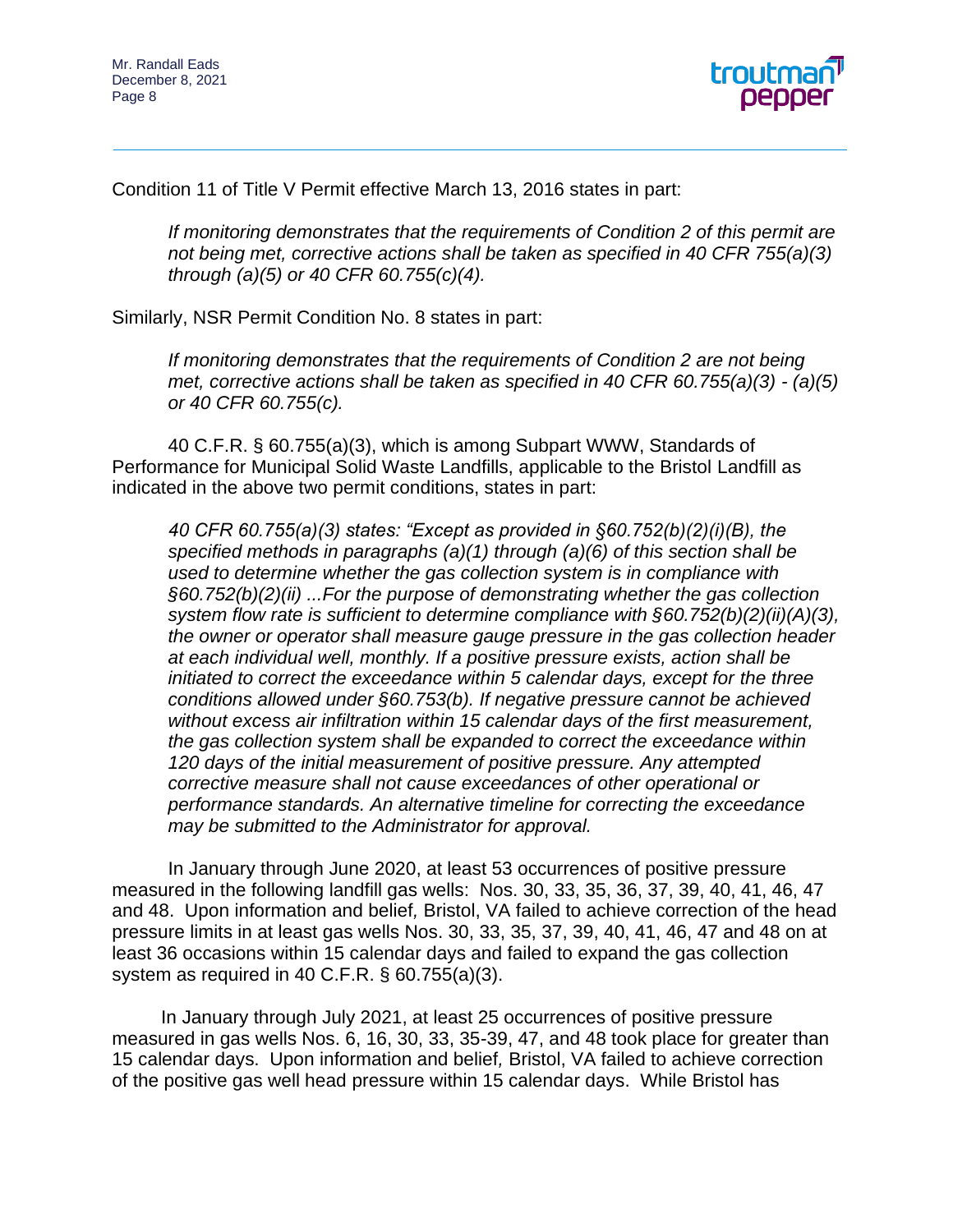

initiated work to expand the gas collection system, it was not timely implemented and has not been completed as required in 40 C.F.R. § 60.755(a)(3).

As a result, Bristol, VA committed repeated violations of the above-cited Title V and NSR Permit Conditions and applicable federal regulations, 40 C.F.R. § 60.755(a)(3). Upon information and belief, Bristol, VA has indicated that it is working on an expansion of the gas collection system, but that work has not been completed and it is unclear whether the work will be sufficient to address the violations and prevent future violations from occurring. The violations are continuing, and additional violations of this requirement are imminent. Additional details regarding these violations can be found in the DEQ NOVs dated August 20, 2021 and September 22, 2021; Bristol, VA submission to DEQ (July 8, 2021); and Bristol, VA Semiannual Report Submission (August 27, 2021).

## **E. Violations of Gas Collection System Expansion**

Bristol, VA failed to complete expansion of the gas collection system in violation of Title V and NSR Permit Conditions and 40 C.F.R. § 60.755(a)(3),(5) following its inability to correct the temperature, oxygen, and pressure exceedances for over 15 days on numerous occasions identified in Section II. A, C-D of this Notice of Intent to Sue. Upon information and belief, these violations are continuing up to this day.

## **F. Violations of Monthly Visible Emission Observation Requirement**

Permit Condition No. 13 of the Title V Permit effective March 13, 2016 (renumbered as No. 14 in Title V Permit effective on March 13, 2021) requires the permittee to perform a visible emission observation on the open flare once each calendar month when the unit is operating. The permittee shall record the details of each visible emissions observation, which shall include, at a minimum, the date and time of the observation, whether there were visible emissions, and any corrective action. In addition, Permit Condition No. 14.i of the Title V Permit effective March 13, 2016 and NSR Permit Condition No. 13.i require the permittee to maintain records for all emission data and operating parameters including all visible emission readings for the open flare.

Upon information and belief, Bristol, VA repeatedly failed to conduct and document monthly visible emission observations in January, February, March, April, May, July, August, September, October, and December of 2020 and in January and February of 2021. Therefore, Bristol, VA committed repeated violations of above-cited Title V Permit and NSR Permit Conditions. Additional violations of this requirement are imminent. Additional details regarding these violations can be found in the DEQ NOV dated February 22, 2021.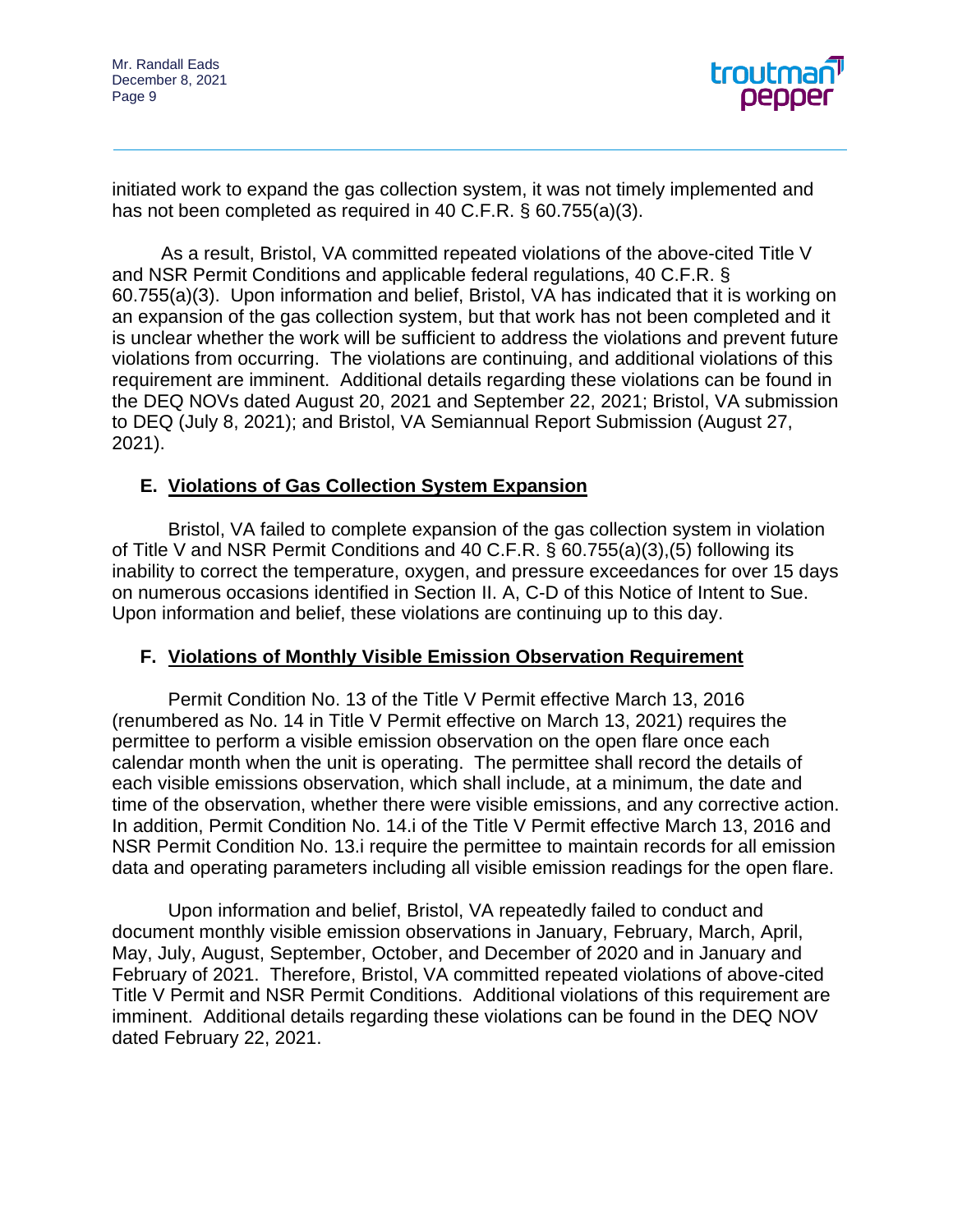

# **G. Violations of Well Head Monitoring Requirement**

Title V Permit Condition No. 9 and NSR Permit Condition No. 6 state as follows:

*"The operation of the gas collection system shall be monitored as follows: (a) The following items shall be monitored each month: (i) Gauge pressure in the collection header at each individual well. (ii) LFG temperature in each well. (iii) Nitrogen concentration or oxygen concentration in each well..."*

Upon information and belief, in January through June 2021, Bristol, VA failed to monitor landfill gas wells Nos. 1-5, 8-9, 11-15, 23-25, 24, 25, 29, 30, 34, 35, 38, 40, 46, and 47 for temperature, oxygen, or pressure on at least 35 occasions. Therefore, Bristol, VA committed repeated violations of above-cited Title V Permit and NSR Permit Conditions. Additional violations of this requirement are imminent. Additional details regarding these violations can be found in the DEQ NOV dated September 22, 2021; and Bristol, VA Semiannual Report Submission (August 27, 2021).

#### **H. Violations of the Requirement to Maintain Emission Records**

Permit Conditions Nos. 14.n and 14.q of the Title V Permit effective March 13, 2016 require the permittee to maintain records for all (1) emission data and operating parameters including the occurrence and duration of each startup, shutdown or malfunction of operation; and (2) emission data and operating parameters including all information necessary to demonstrate conformance with the startup, shutdown and malfunction plan ("SSM") when all actions taken during periods of startup, shutdown and malfunction are consistent with the procedures specified in the SSM.

Throughout 2020, Bristol, VA failed to maintain any SSM records even though the landfill gas utility flare was in fact started-up and shutdown when the Ingenco gas to energy facility was off-line or when the gas system was being tuned or maintained that year. Upon information and belief, Bristol, VA committed repeated violations of abovecited Title V Permit Conditions. Additional violations of this requirement are imminent. Additional details regarding these violations can be found in the DEQ NOV dated February 22, 2021.

## **I. Violations of Semi-Annual SSM Reporting Requirement**

Permit Condition No. 19 of the Title V Permit effective March 13, 2016 requires the permittee to submit to DEQ a semi-annual SSM report containing actions taken during startup, shutdown and malfunction that are consistent with procedures of the SSM plan. Upon information and belief, although the landfill gas utility flare operated for periods of time each month during the first half of 2020, Bristol, VA failed to prepare SSM forms describing these actions. Upon information and belief, Bristol, VA committed violations of above-cited Title V Permit and applicable federal regulations.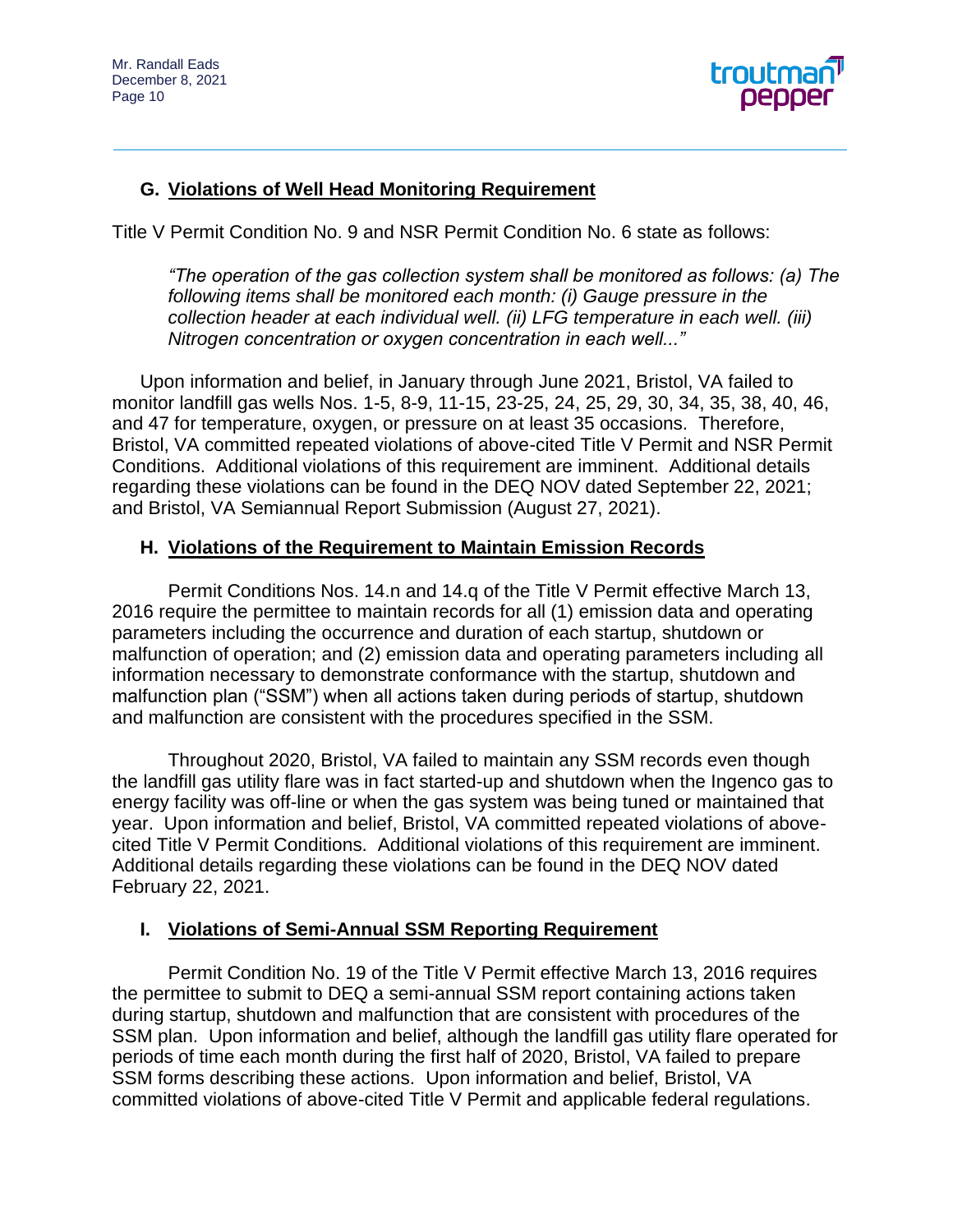

Additional violations of this requirement are imminent. Additional details regarding these violations can be found in the DEQ NOV dated February 22, 2021.

# **J. Violations of Requirement to Comply**

Permit Condition No. 39 of the Title V Permit effective March 13, 2016 requires the permittee to comply with all terms and conditions of this permit. This condition means that a permittee must devote the funding and resources necessary to ensure the landfill is operated in a manner to meets the permit requirements. As is evidenced from the violations outlined herein, Bristol, VA has failed to do so.

# **III. Violations of RCRA**

RCRA's Endangerment Clause, 42 U.S.C. § 6972, allows any person to file a citizen suit against an owner or operator of a solid waste disposal facility if that person has contributed or is contributing to the handling, storage, treatment, transportation, or disposal of solid or hazardous waste and the solid or hazardous waste in question may pose an imminent and substantial endangerment to health or the environment. As relevant, the provision states:

*(a) In general*

*Except as provided in subsection (b) or (c) of this section, any person may commence a civil action on his own behalf—*

*(1)*

*…*

*(B) against any person, including the United States and any other governmental instrumentality or agency, to the extent permitted by the eleventh amendment to the Constitution, and including any . . . past or present owner or operator of a treatment, storage, or disposal facility, who has contributed or who is contributing to the past or present handling, storage, treatment, transportation, or disposal of any solid or hazardous waste which may present an imminent and substantial endangerment to health or the environment; …*

The Landfill is a solid waste disposal facility as defined by RCRA which started accepting waste in approximately 1977. Since 1998, the Landfill permitted under Permit No. 588 has been accepting, and is continuing to accept, handle, store, and dispose<sup>1</sup> of

<sup>1</sup> RCRA defines "disposal" as used in 42 U.S.C. § 6972(a)(1)(B) as "the discharge, deposit, injection, dumping, spilling, leaking, or placing of any solid waste or hazardous waste into or on any land or water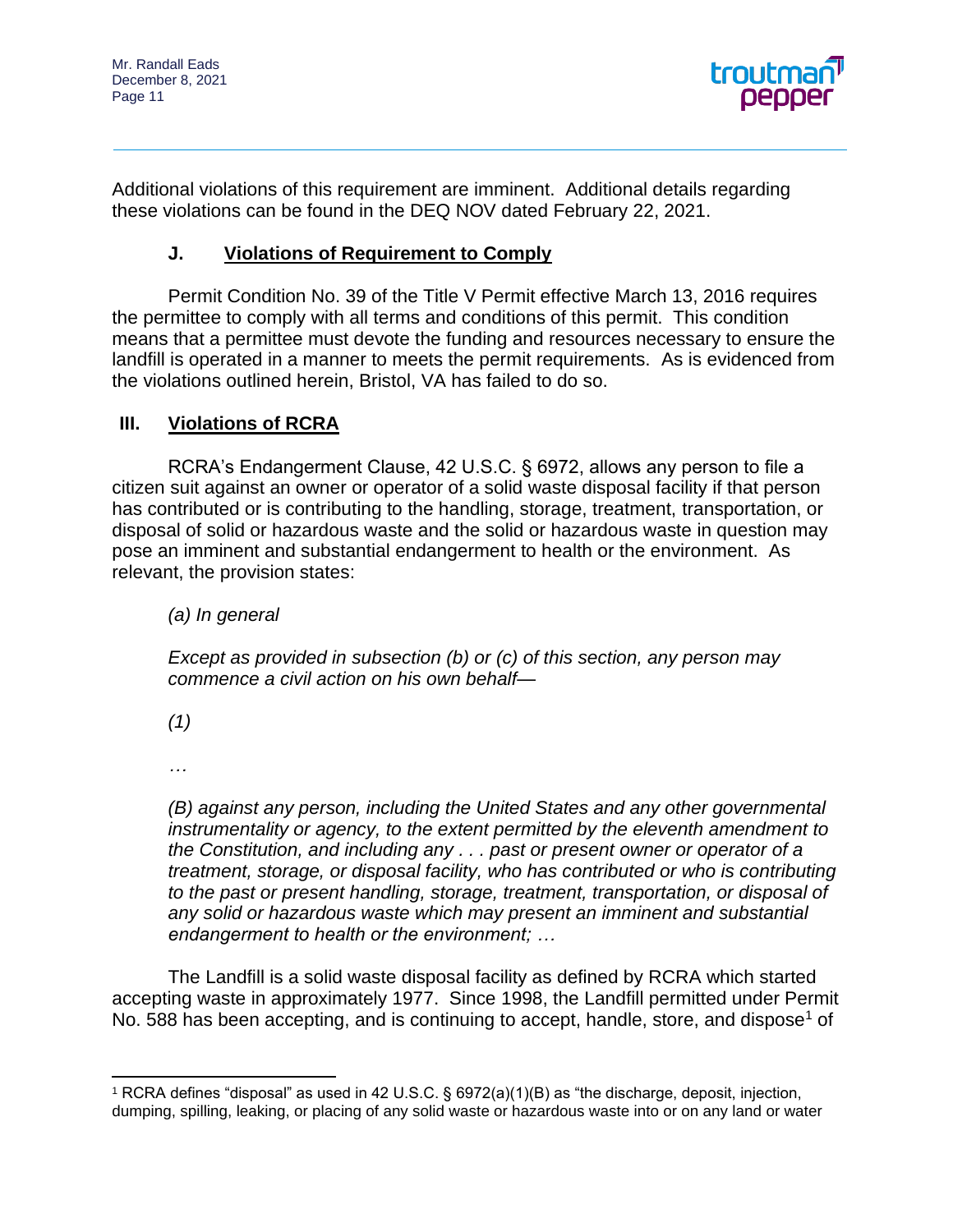

solid waste at its property. Since the fall of 2020, odors emanating from the Landfill have increased significantly, as evidenced by a significant number of complaints submitted by residents to DEQ, the Tennessee Department of Environment and Conservation ("TDEC"), and the cities of Bristol, TN and Bristol, VA. Residents have also organized an active Facebook group to compare and share their experiences with the odorous landfill.<sup>2</sup> In addition, complaints regarding the Landfill have been logged on the "Smell my City" mobile application. Bristol, TN's residents have been complaining of noxious odors, including chemicals and gas, and many residents have reportedly experienced adverse health effects including nose bleeds, headaches, nausea, and others as a result of these odors.

In January through July 2021, air and leachate sampling was conducted at the Landfill, $3$  which identified numerous constituents of concern emanating from the Landfill. They include at least the following toxic chemicals: Benzene, Ethylbenzene, Propylene, Chloromethane, Acetone, Carbon Tetrachloride, Ethanol, Trichlorofluoromethane, Dichlorodifluoromethane, n-Hexane, 1,1,2-Trichlorotrifluoroethane, Methylene Chloride, 2-Butanone (MEK), 2-Propanol, Styrene, Toluene, Vinyl Chloride, m&p-Xylene, o-Xylene, Trichloroethene, Tetrahydrofuran, 1,2,4-Trimethylbenzene. *See, e.g.*, Report of Laboratory Analysis, Pace Analytical Services, LLC (January 13, 2021); Bristol, VA's May 2021 Monthly Report - Odor Management Plan (July 2, 2021).

These fugitive emissions of toxic chemicals identified by the sampling conducted by Bristol, VA, as well as noxious odors emanating from the landfill, are known to cause nose bleeds, headache, migraines, nausea, eye and respiratory irritation and distress, asthmatic attacks, fatigue, anemia, and many other severe conditions. As explained above, many of these conditions are currently experienced by Bristol, TN residents, business owners, and other members of the community.

Information in the DEQ files demonstrates that the Landfill has been operated in a manner that endangers the surrounding community. Old putrescent waste exhumed as part of the mining operation has been inappropriately used as cover material in the Landfill. In addition, the Landfill is understaffed and underfunded, resulting in lapses in required and recommended waste management practices. For example, on May 27, 2021, DEQ issued a Warning Letter to the Landfill, indicating that a pump used to convey gradient control water to the sanitary sewer system was broken. DEQ observed landfill gas odor emanating from the area of the broken pipe. However, the Landfill failed to resolve the issue as directed by DEQ in the Warning Letter. Recent DEQ email

so that such solid or hazardous waste or any constituent thereof may enter the environment or be emitted into the air or discharged into any waters." 42 U.S.C. § 6903(3).

<sup>2</sup> *See* Kristen Quon, *Bristol, Virginia Officials Working on Solution for Landfill Problems, Could Face Fines*, WCYS News (Apr. 21, 2021), [https://wcyb.com/news/local/bristol-virginia-officials-working-on](https://wcyb.com/news/local/bristol-virginia-officials-working-on-solution-for-landfill-problems-could-face-fines)[solution-for-landfill-problems-could-face-fines.](https://wcyb.com/news/local/bristol-virginia-officials-working-on-solution-for-landfill-problems-could-face-fines)

<sup>&</sup>lt;sup>3</sup> The United States Environmental Protection Agency conducted additional sampling in October 2021. A report from the Agency for Toxic Substances and Disease Registry is expected in early 2022.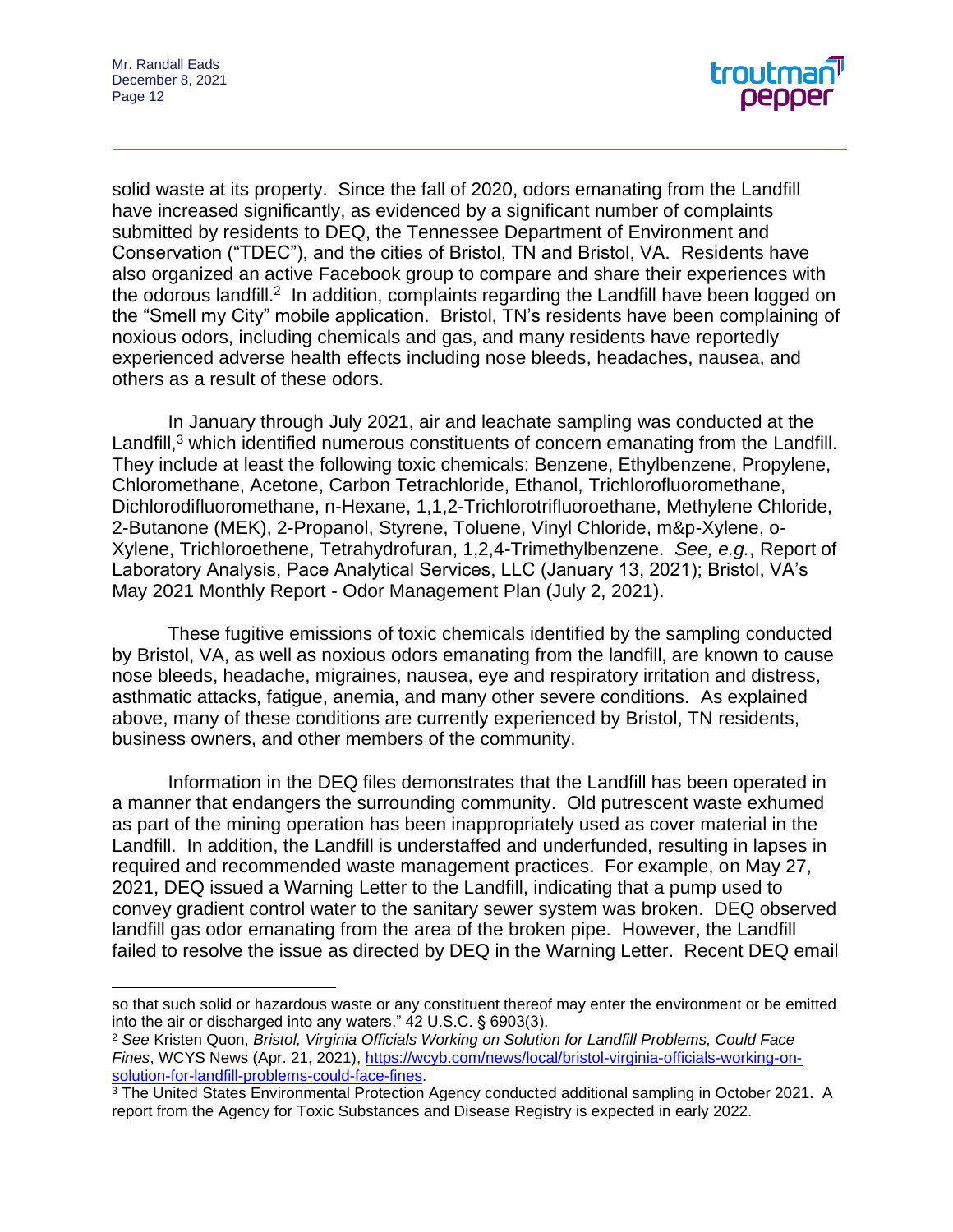

correspondence and a newspaper article highlighting the City's failure were necessary before the City agreed to set aside the funds to correct the issue. To date, the repair work has not been completed.<sup>4</sup> On December 7, 2021, DEQ issued a Notice of Violation citing the City's failure to replace the gradient control pump, and noting that neither of the pumps intended to convey leachate and gradient control to the sanitary sewer system were functioning properly.

Bristol, VA's continued acceptance, handling, storage, and disposal of solid waste, coupled with its failure to properly operate and maintain the landfill as evidenced by repeated and continuing violations identified in Section II of this Notice of Intent to Sue since at least 2020 may present an imminent and substantial endangerment to health and the environment and is in violation of RCRA.

## **IV. Violations of Virginia Common Law**

Bristol, TN, as a courtesy, is also notifying Bristol, VA of its intent to assert Virginia common law nuisance and negligence claims against Bristol, VA. As a result of Bristol, VA's failure to address the issues at the Landfill, and based on increased concerns from the citizens and impacts to Bristol, TN, Bristol TN had no choice but to retain counsel to evaluate its options. Bristol, VA was aware of this fact on or before September 30, 2021, as acknowledged in Bristol, VA's October 24, 2021 Landfill Update. Bristol, VA has also previously received numerous complaints from Bristol, TN citizens, as well as Bristol, TN itself. Bristol, VA continues to be negligent in its operation and maintenance of the Landfill, allowing noxious odors to escape from the Landfill. These actions of Bristol, VA have created and are continuing to create a nuisance.

Bristol, VA has had notice of these concerns and complaints. Nonetheless, out of an abundance of caution, Bristol, TN provides notice under Va. Code § 15.2-209 of an intent to assert negligence and nuisance claims against Bristol, VA.

## **V. Party Giving Notice**

As required by 40 C.F.R. §§ 54.3 and 254.3, the person providing this notice is:

City of Bristol Tennessee 801 Anderson Street Suite 201 P. O. Box 1189 Bristol, Tennessee 37621

<sup>4</sup> David MacGee, *DEQ Email Calls Landfill Situation "Dire,"* the Herald Courier (Nov. 19, 2021) (noting that the repair work is estimated to take 7-8 weeks).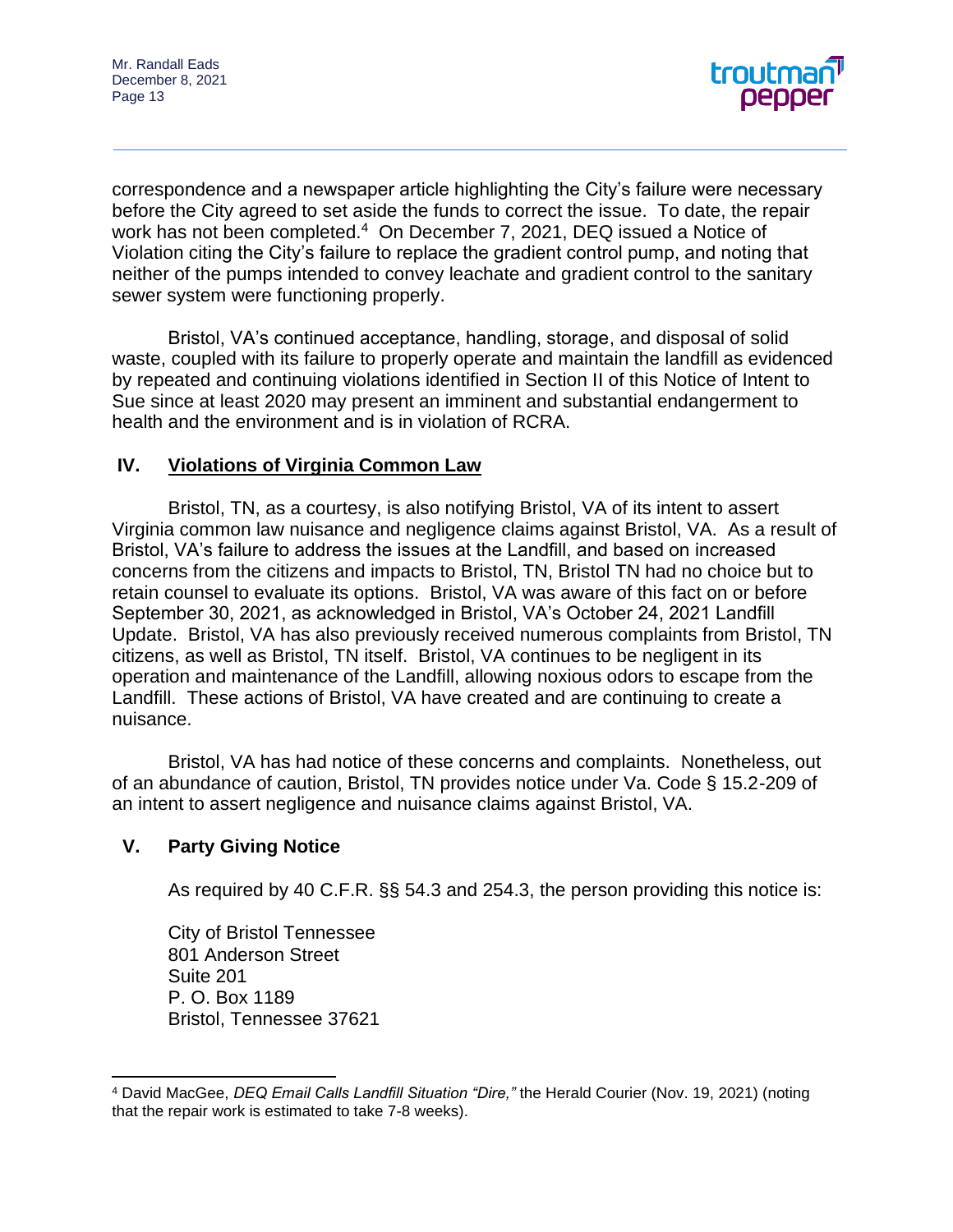

Bristol, TN is represented in this matter by the following counsel:

Andrea Wortzel Michael Lacy Viktoriia De Las Casas Emily Guillaume Troutman Pepper Hamilton Sanders LLP Troutman Sanders Building, 1001 Haxall Point Richmond, VA 23219 Phone: 804.697.1406 [andrea.wortzel@troutman.com](mailto:andrea.wortzel@troutman.com)

If you believe any of the factual information or legal requirements stated in this Notice of Intent to Sue are incorrect, please contact us. If the above-identified CAA and RCRA violations are not remediated, Bristol, TN intends to file a citizen suit against Bristol, VA at the expiration of the waiting period. It is Bristol, TN's urgent desire to see these issues addressed by Bristol, VA. Bristol, TN is willing to meet with Bristol, VA and the DEQ to discuss these issues and how they may be resolved to the satisfaction of Bristol, TN's concerns.

Sincerely,

andrea Wortzal

Andrea W. Wortzel

cc: Via certified mail, return receipt requested

Michael S. Regan EPA Administrator Environmental Protection Agency 1200 Pennsylvania Avenue, N.W. Washington, DC 20460

Adam Ortiz Regional Administrator, Region 3 Environmental Protection Agency 1650 Arch Street Philadelphia, PA 19103